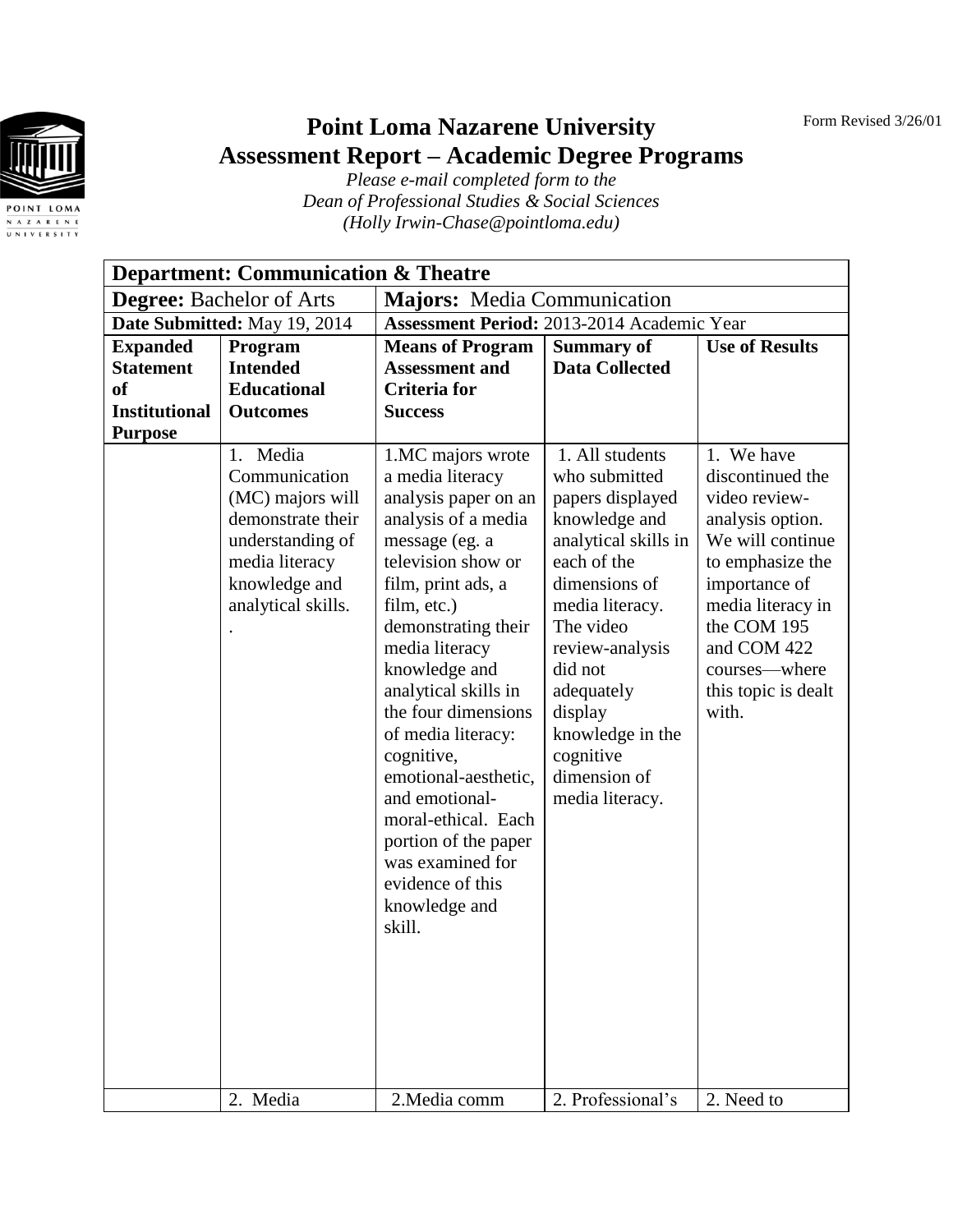| Communication       | majors created a     | overall evals of   | emphasize          |
|---------------------|----------------------|--------------------|--------------------|
| majors will         | reel including their | MC students        | "clarity" and      |
| demonstrate         | best-produced        | TV/film scripts-   | "structure"        |
| scriptwriting       | scripts. Projects    | based on 4.0 scale | categories of      |
| skills for radio,   | presented to         | $(N=4)$ :          | writing more.      |
| TV, film, internet, | working, local,      |                    | Also, signs of a   |
| church media,       | San Diego media      | All students       | glaring need for   |
| and/or corporate    | professionals, who   | achieved at or     | the addition of an |
| media industries.   | rated them as        | above the          | advanced           |
|                     | below average,       | outcome goal:      | scriptwriting      |
|                     | average, above-      |                    | course             |
|                     | average, or          | Student 1: 2.5     |                    |
|                     | outstanding—on       | Student 2: 2.1     |                    |
|                     | the basis of an      | Student 3: 3.1     |                    |
|                     | "entry-level         | Student 4: 2.1     |                    |
|                     | professional         |                    |                    |
|                     | beginning work in    | $2/4$ =target goal |                    |
|                     | the different        | $(50\%$ success    |                    |
|                     | media." Outcome      | rate-25% below     |                    |
|                     | goals: 75% of        | target goal)       |                    |
|                     | students will be     |                    |                    |
|                     | rated 2.5 or above   | Clarity and        |                    |
|                     | in this area.        | structure          |                    |
|                     |                      | categories of      |                    |
|                     |                      | scriptwriting were |                    |
|                     |                      | lower than others  |                    |
|                     |                      |                    |                    |
|                     |                      |                    |                    |
|                     |                      |                    |                    |
|                     |                      |                    |                    |
|                     |                      |                    |                    |
|                     |                      |                    |                    |
|                     |                      |                    |                    |
|                     |                      |                    |                    |
|                     |                      |                    |                    |
|                     |                      |                    |                    |
|                     |                      |                    |                    |
|                     |                      |                    |                    |
|                     |                      |                    |                    |
|                     |                      |                    |                    |
|                     |                      |                    |                    |
|                     |                      |                    |                    |
|                     |                      |                    |                    |
|                     |                      |                    |                    |
|                     |                      |                    |                    |
| 3. Students will    | 3. Media comm        | 3. Professional's  | 3. Continued       |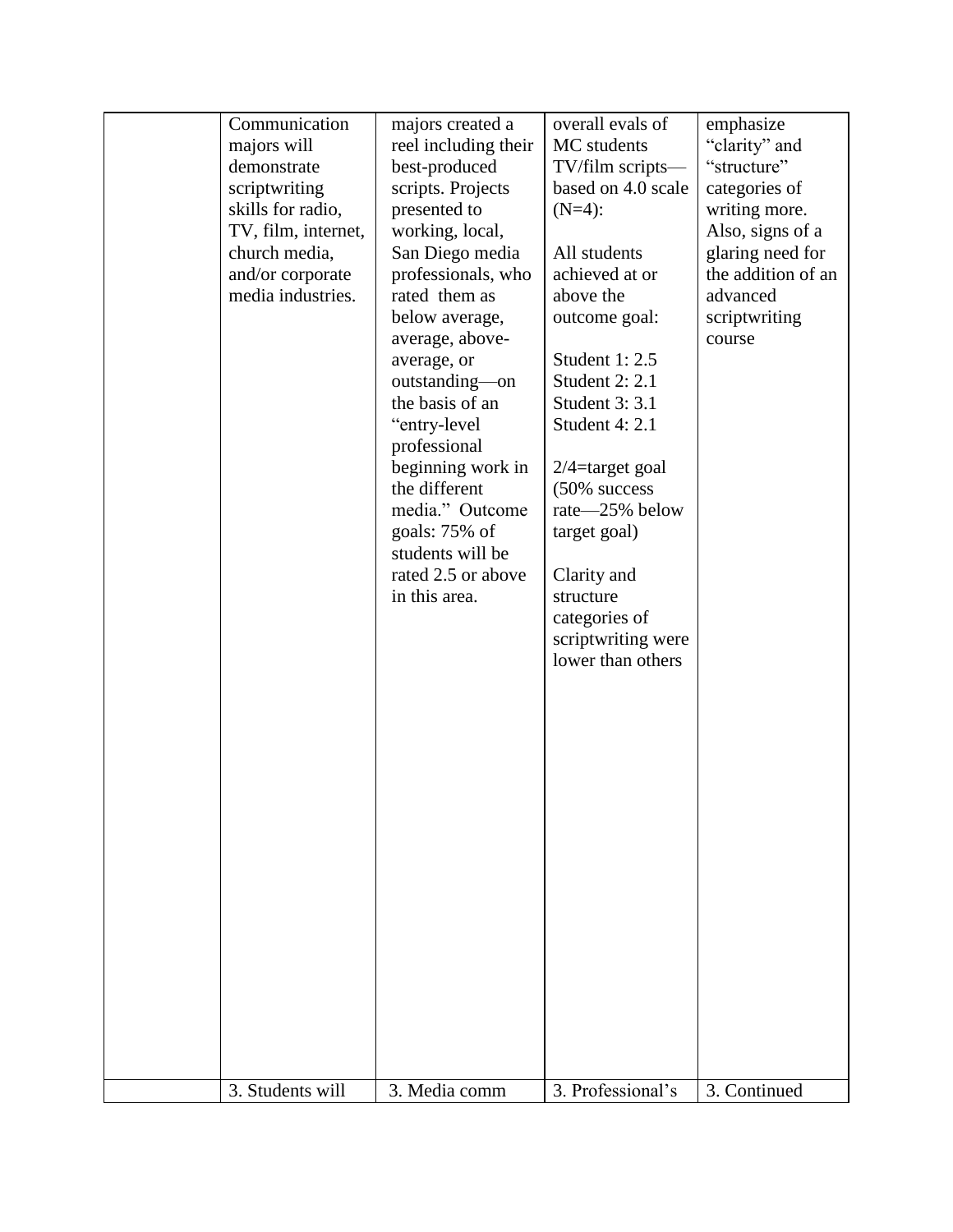| demonstrate<br>entry-level<br>professional<br>production skills<br>TV/film, and/or<br>corporate media<br>industries | majors created a<br>reel including their<br>best-production<br>projects. Projects<br>presented to<br>working, local, San<br>Diego media<br>professionals, who<br>rated them as<br>below average,<br>average, above-<br>average, or<br>outstanding-on<br>the basis of an<br>"entry-level<br>professional<br>beginning work in<br>the different<br>media." Outcome<br>goals: 75% of | overall evals of<br>MC students<br>TV/film<br>production-<br>based on 4.0 scale<br>$(N=7)$<br>Student 1: 2.6<br><b>Student 2: 2.7</b><br>Student 3: 2.3<br>Student 4: 2.9<br>Student 5: 2.65<br>Student 6: 3.2<br>Student 7: 3.2<br>89% students met<br>or surpassed the<br>target goal. | attention to the<br>fundamentals of<br>professional<br>production<br>techniques in<br>production<br>classes and labs. |
|---------------------------------------------------------------------------------------------------------------------|-----------------------------------------------------------------------------------------------------------------------------------------------------------------------------------------------------------------------------------------------------------------------------------------------------------------------------------------------------------------------------------|------------------------------------------------------------------------------------------------------------------------------------------------------------------------------------------------------------------------------------------------------------------------------------------|-----------------------------------------------------------------------------------------------------------------------|
| 4. Students will                                                                                                    | students will be<br>rated 2.5 or above<br>in this area.<br>4. Media comm                                                                                                                                                                                                                                                                                                          | 4. Professional's                                                                                                                                                                                                                                                                        | 4. Relative high                                                                                                      |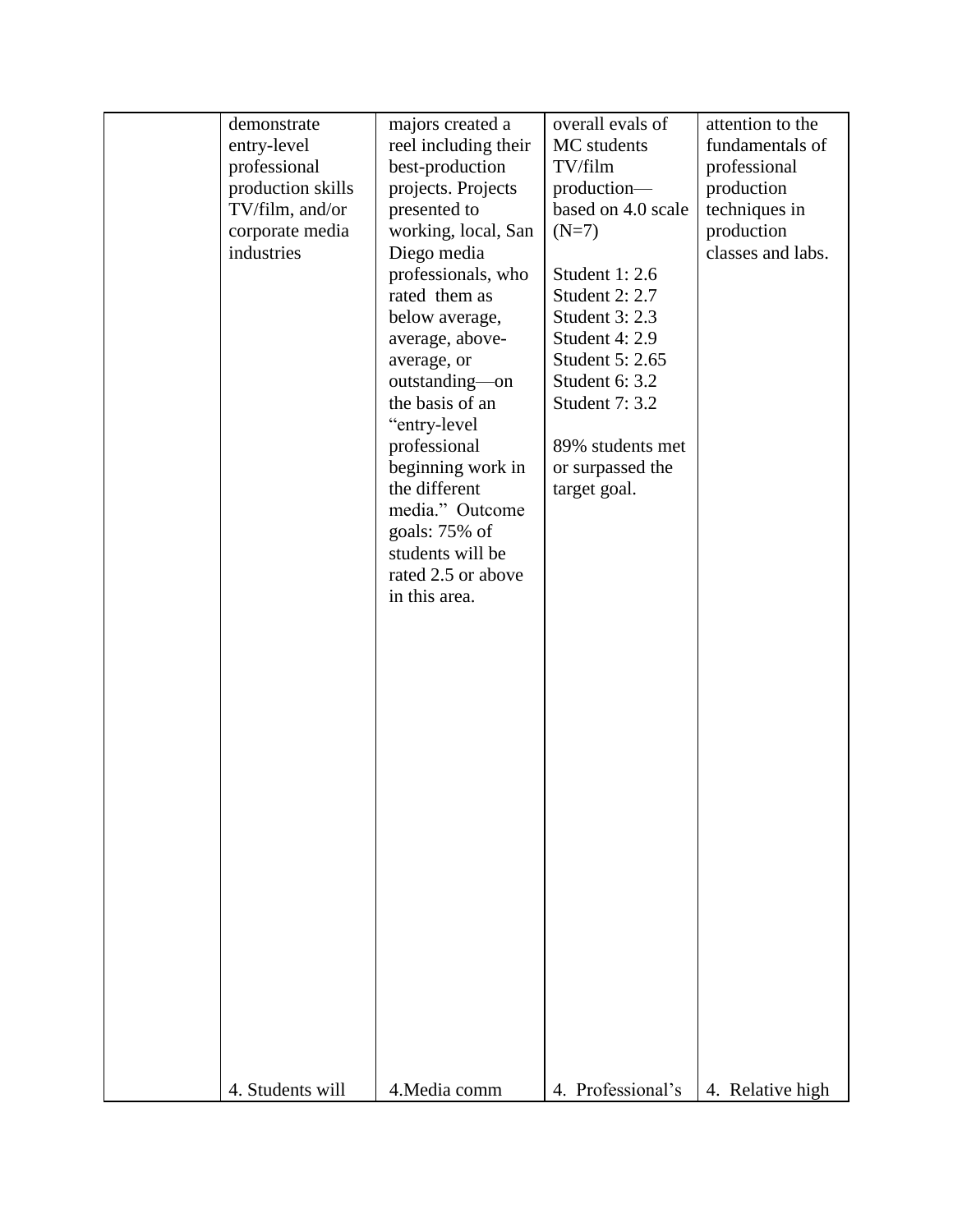| demonstrate        | majors created a     | overall evals of      | scores indicate   |
|--------------------|----------------------|-----------------------|-------------------|
| entry-level        | reel including their | MC students           | that we need to   |
| professional       | best on or off-      | performance-          | continue offering |
| performance skills | camera               | based on              | performance       |
| in TV, film,       | performances.        | 4.0 scale $(N=3)$     | opportunities and |
| and/or corporate   | Projects presented   |                       | practice to all   |
| media industries.  | to working, local,   | Student 1: 2.2        | media             |
|                    | San Diego media      | <b>Student 2: 2.9</b> | communication     |
|                    | professionals, who   | <b>Student 3: 2.8</b> | students. They,   |
|                    | rated them as        |                       | too, can begin to |
|                    | below average,       | 67% of students       | master the basics |
|                    | average, above-      | surpassed the         | of on and off-    |
|                    | average, or          | target goal.          | camera            |
|                    | outstanding-on       |                       | performance.      |
|                    | the basis of an      | NOTE: none of         |                   |
|                    | "entry-level         | the students were     |                   |
|                    | professional         | "performance"         |                   |
|                    | beginning work in    | concentration         |                   |
|                    | the different        | majors-all were       |                   |
|                    | media." Outcome      | either film studies   |                   |
|                    | goals: 75% of        | or production         |                   |
|                    | students will be     | concentration         |                   |
|                    | rated 2.5 or above   | students.             |                   |
|                    | in this area.        |                       |                   |
|                    |                      |                       |                   |
|                    |                      |                       |                   |
|                    |                      |                       |                   |
|                    |                      |                       |                   |
|                    |                      |                       |                   |
|                    |                      |                       |                   |
|                    |                      |                       |                   |
|                    |                      |                       |                   |
|                    |                      |                       |                   |
|                    |                      |                       |                   |
|                    |                      |                       |                   |
|                    |                      |                       |                   |
|                    |                      |                       |                   |
|                    |                      |                       |                   |
|                    |                      |                       |                   |
|                    |                      |                       |                   |
|                    |                      |                       |                   |
|                    |                      |                       |                   |
|                    |                      |                       |                   |
|                    |                      |                       |                   |
|                    |                      |                       |                   |